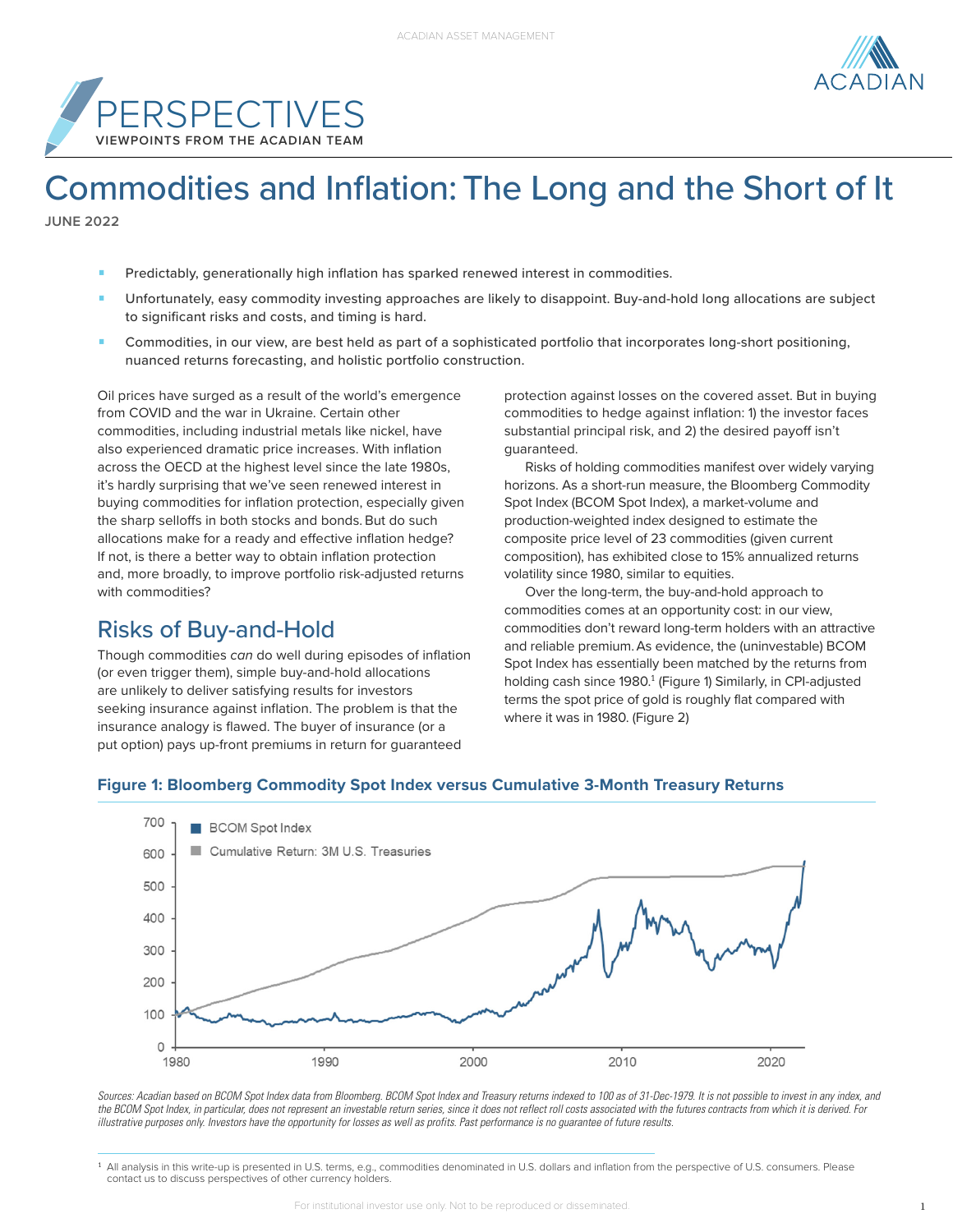



*Source: Acadian based on data from Bloomberg. CPI is for U.S. urban consumers, non-seasonally adjusted. For illustrative purposes only.*

The charts also highlight another aspect of the longerterm risk connected with buy-and-hold commodities allocations. Commodities prices may experience large and extended swings, often described as "cycles," associated with protracted supply and demand imbalances in the underlying physical markets. Across different commodities, the size and length of such cycles reflect the CAPEX and time required to bring new supply on-line, shifts in demand patterns, and the availability of close substitutes, among other factors.

The investment risk associated with these cycles is evident in Figure 1. The BCOM Spot Index's rise in the decade prior to the Global Financial Crisis (GFC) and its decline in the following decade trace out global supply and demand imbalances associated with the acceleration and deceleration of China's growth over the period. For an investor who had been sitting on a long-only commodities allocation as an inflation hedge, the recent surge in prices might offer some validation, but that run-up followed a painful decade that saw peak-to-trough price declines on the order of 50% across the commodities in the index. Gold, in isolation, also experienced a substantial decline when inflationary expectations suddenly dissipated in 2013. (Figure 2)

Moreover, actually establishing and maintaining long exposure to commodities involves a form of risk not associated with pure financial assets. For commodities, specifically, the investable instrument generally is a futures contract, or some other derivative, whose returns

incorporate carry, which on the one hand reflects financing costs and costs of storing (or otherwise maintaining consistent exposure to) the underlying physical commodity, but also the benefit of holding commodities in inventory (known as "convenience yield").<sup>2</sup> Over the long-term, the average impact from carry has been fairly modest: As a first-order measure, returns to the Bloomberg Commodity Index (BCOM Index), which reflects (excess) returns from buying and rolling futures, and thus carry, have trailed returns on the BCOM Spot Index (in excess of 3-month Treasuries) by about 20 basis points annualized since 1980, as evident in the similar long-term cumulative returns shown in the top panel of Figure 3.

But the bottom panel of the exhibit highlights that for long-only commodity investors carry can be a material headwind or tailwind for years at a time, generally coinciding with commodities cycles. In the commodities boom that preceded the GFC, for example, carry paid long futures holders handsomely, but it became a material headwind as the cycle reversed.

Moreover, carry will also vary across different commodities and, in some instances, may become quite large. For instance, Figure 4 shows that while natural gas price levels have not exhibited a consistent trend over the past 20 years, an investor who had gained exposure to natural gas through rolling futures starting at the turn of the millennium likely would have virtually nothing left of the initial investment, as a result of persistently high carry costs.<sup>3</sup>

 $^2$  Carry is reflected in the shape of the futures price curve. For commodities, when costs of maintaining a physical position are high, all other things being neutral, longer-term futures prices should exceed shorter-term futures prices (a shape known as "contango"). Similarly, when investors put a high premium on having a commodity at their disposal rather than taking delivery in the future, shorter-term futures prices should exceed longer-term futures prices (a shape known as "backwardation"). Derivatives based on futures contracts, e.g., ETNs, also reflect carry.

<sup>&</sup>lt;sup>3</sup> The illustration is based on the Bloomberg Natural Gas Subindex, which is based on the performance of NYMEX Henry Hub Natural Gas futures. In an another, extreme circumstance illustrating the materiality and complexity of carry-related risk in commodities, during April 2020, May WTI crude oil futures prices famously became negative just prior to settlement, when speculators rushed to liquidate contracts against a backdrop of weak demand for oil and a shortage of storage capacity. See *Quick Take: Crude Below Zero?*, Acadian, April 23, 2020.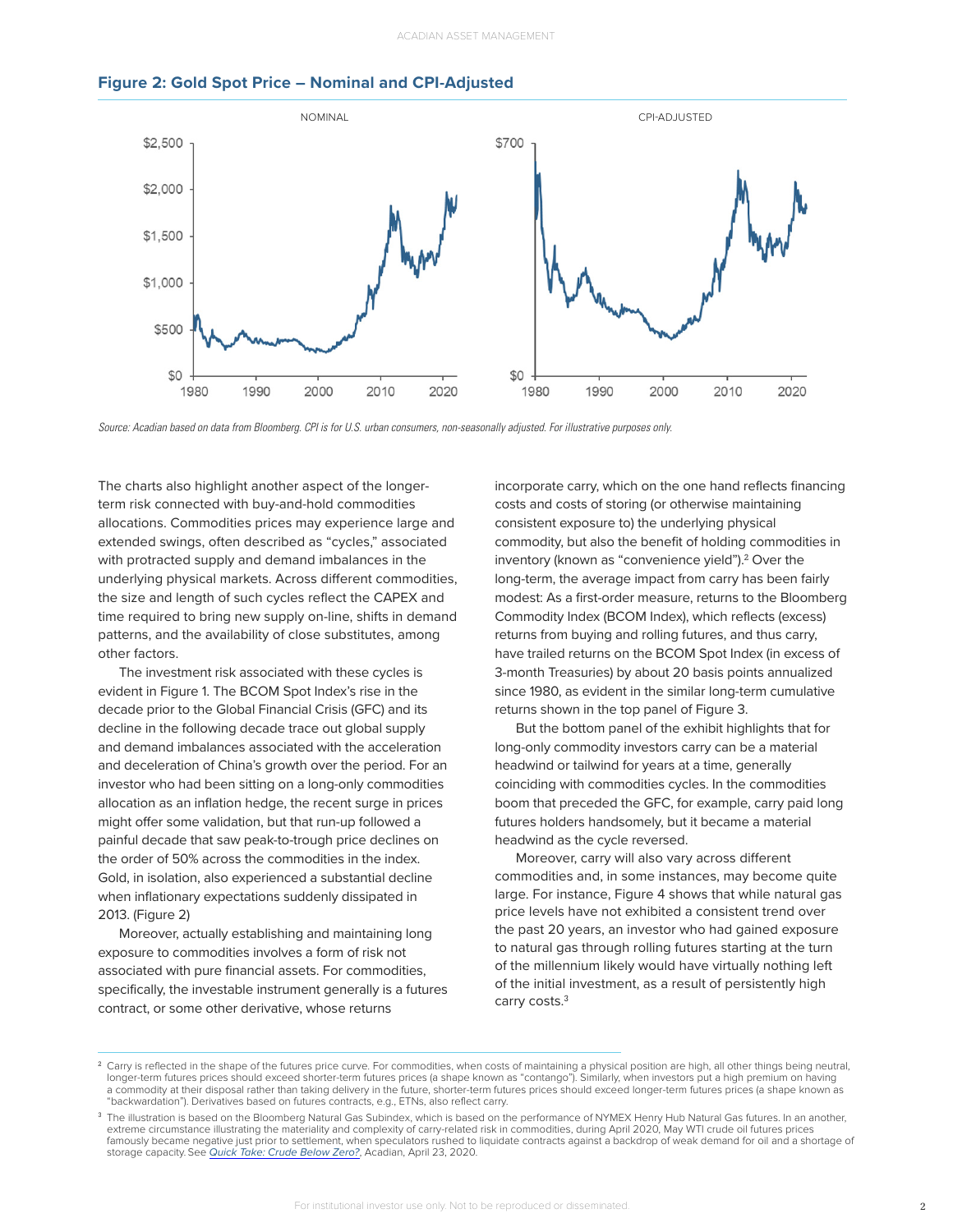



*Source: Acadian based on commodity index data from Bloomberg. Imputed carry is calculated as the wedge between the excess returns on futures implicit in the BCOM Index*  and the BCOM Spot Index adjusted for returns on 3M U.S. Treasuries. In this context, imputed carry reflects storage costs and convenience yields but not financing costs. It is not *possible to invest in any index. For illustrative purposes only. Investors have the opportunity for losses as well as profits. Past performance is no guarantee of future results.*



**Figure 4: Bloomberg Natural Gas Subindex Versus Natural Gas Futures Prices (near-month)** 

Source: Acadian based on data from Bloomberg. For illustrative purposes only. Investors have the opportunity for losses as well as profits. Past performance is no guarantee of *future results.*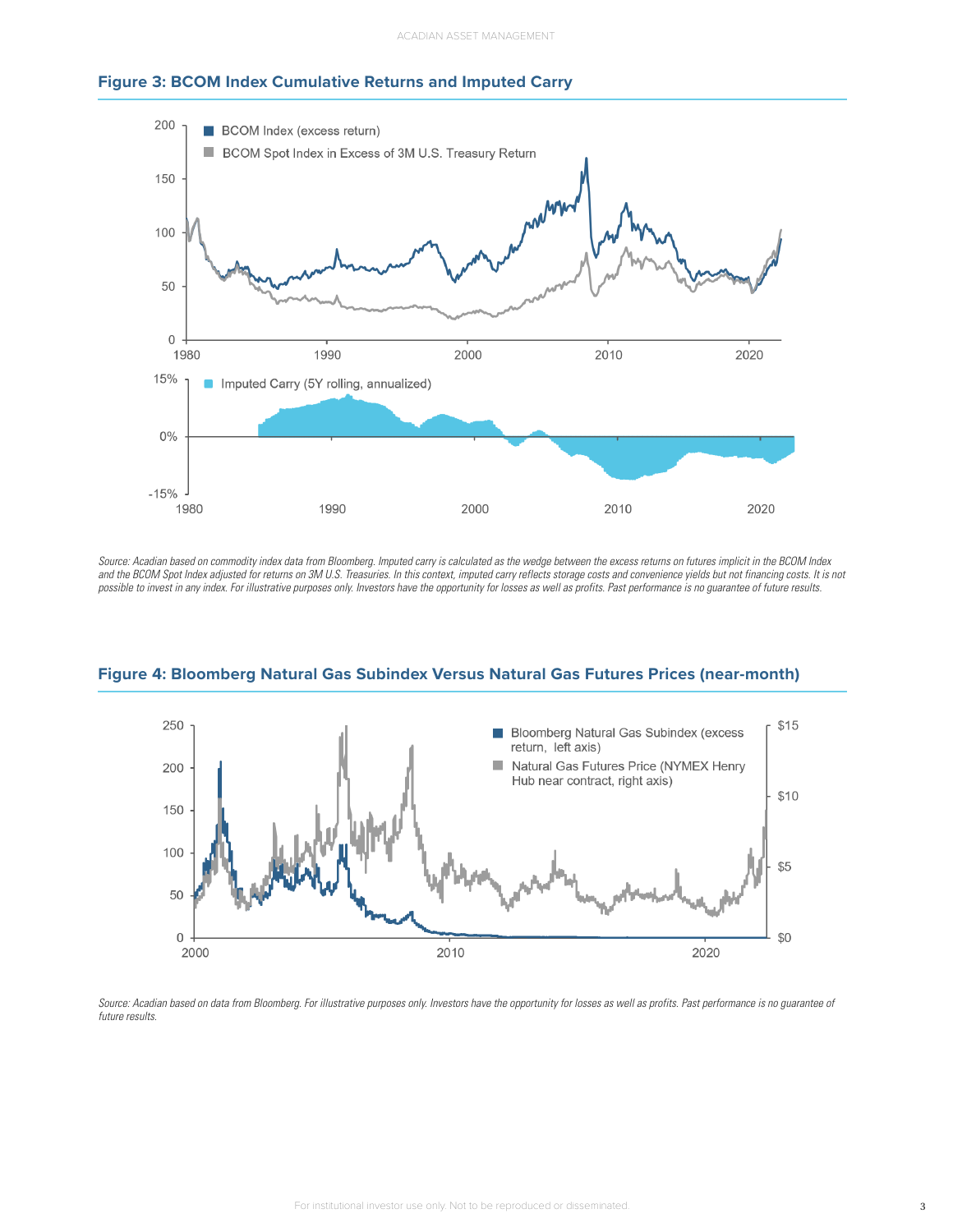#### Drawbacks of Simple Active Hedging Strategies

In trying to mitigate the risks and the opportunity cost of buy-and-hold commodities allocations, *simple* forms of timing or selection may fail to capture the desired benefits. Case in point, an investor who had flipped into gold over the past couple of years to hedge inflation might well be quite frustrated now. One reason for this is that this round of inflation is partly commodities driven. Figure 5 shows that as inflation has trended higher, gold has dramatically underperformed oil, industrial metals, softs, and grains commodity sectors whose prices have been driven up far more than gold by a combination of factors, including Russia's invasion of Ukraine, COVID disruptions, other supply constraints, and rebounding global demand.

Moreover, even in its own right, gold's recent behavior might confuse would-be inflation hedgers. Figure 6 shows that as inflation expectations trended higher starting in

mid-2021 (grey-shaded area), gold prices (gold trace) traded more or less sideways. Perhaps even more surprising, gold has actually *sold off* as inflation expectations have soared in recent months.

Looking across the broader timespan of the chart helps to explain why. While the price of gold is certainly influenced by inflation expectations, it is more closely associated with real interest rates (dark blue). The near mirror-image relationship between them in the chart reflects the notion that gold can be thought of as a zero real-yielding asset, which implies that when real interest rates rise or fall, gold becomes less or more attractive to hold.<sup>4</sup> As a result, active positioning in gold should reflect not only inflation expectations, but also the drivers of nominal interest rates (as well as other factors, like the strength of the U.S. dollar, in which gold is denominated).



(left axis—commodities normalized to 100 on 22-May-2020, right axis—CPI)



*Source: Acadian based on data from Bloomberg. Prices reflect various Bloomberg Commodity Subindexes. CPI is the YOY price change for U.S. Urban Consumers, non-seasonally adjusted. For illustrative purposes only.*





*Source: Acadian based on data from Bloomberg. CPI is the YOY price change for U.S. Urban Consumers, non-seasonally adjusted. For illustrative purposes only.*

<sup>4</sup> For further discussion of the relationship, and other drivers of gold prices, see our 2020 piece, *"[Gold in Crisis?](https://www.acadian-asset.com/investment-insights/multi-asset-investing/gold-in-crisis)".*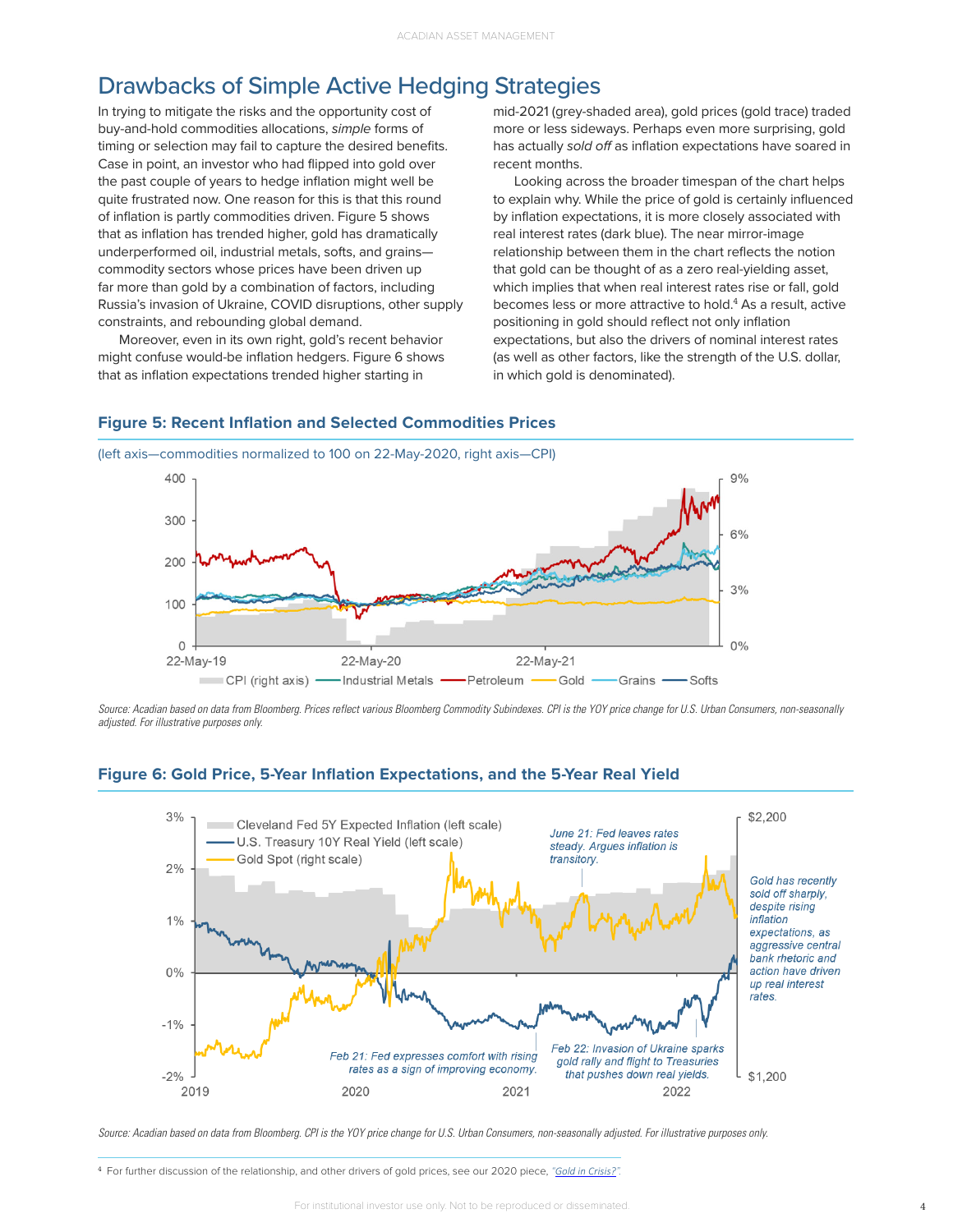#### A Better Way to View Commodities

The shortcomings of simple commodities-based inflation hedges point to two constructive implications. First, the *objectives* of commodities investing shouldn't be limited to protecting against inflation; instead, they should include alpha generation and overall portfolio diversification. Second, commodities investing *implementations* require richness that is consistent with those broader objectives as well as the heterogeneity and complexity of commodities.

To be specific, commodities return forecasts should reflect not only inflation, but many other drivers as well. Relevant themes include supply and demand in the physical market, central bank policy, carry, and the outlook for the U.S. dollar (or other relevant currencies). Moreover, return forecasts should be tailored to each commodity's idiosyncrasies, since commodities are heterogenous in their uses, mixes of financial and non-financial market participants, scarcity, and CAPEX intensity and cycles, among other dimensions.

Rather than static long-only allocations or crude timing, we would advocate dynamic long-short positioning over the cross section of commodities. This reflects a view that commodities are regularly mispriced relative to one another, owing to the complexity of their price drivers and market segmentation. Long-short positioning also can be used to optimize exposure to carry, rather than blindly assuming the associated risk or long-term drag.

Finally, commodities positioning should not be determined by ex-ante heuristics, such as volume and production weighting, or in a silo, separately from other investments. The risk relationships among commodity sectors—energy, precious metals, industrial metals, softs, and grains—vary with the evolving economic and financial context. So does the ability of different commodities to help diversify stock and bond holdings. As such, commodities holdings should be determined jointly with those of other assets, based on dynamic risk forecasting and framed by overall portfolio risk and return objectives.

#### Conclusion

The attention drawn to commodities by the current bout of inflation certainly has positives. We believe that commodities can add meaningful value to a diversified multi-asset portfolio that goes beyond providing a simple inflation hedge. In contrast, proposals of "passive" commodities allocations, simple timing trades, and other rudimentary strategies that consume much of the bandwidth across financial media, practitioner literature, and message boards probably won't help investors and, in fact, may pose substantial risk. Current conditions underscore that the drivers of commodity returns are diverse and complex. Embracing that messy reality provides a source of real opportunity in these markets.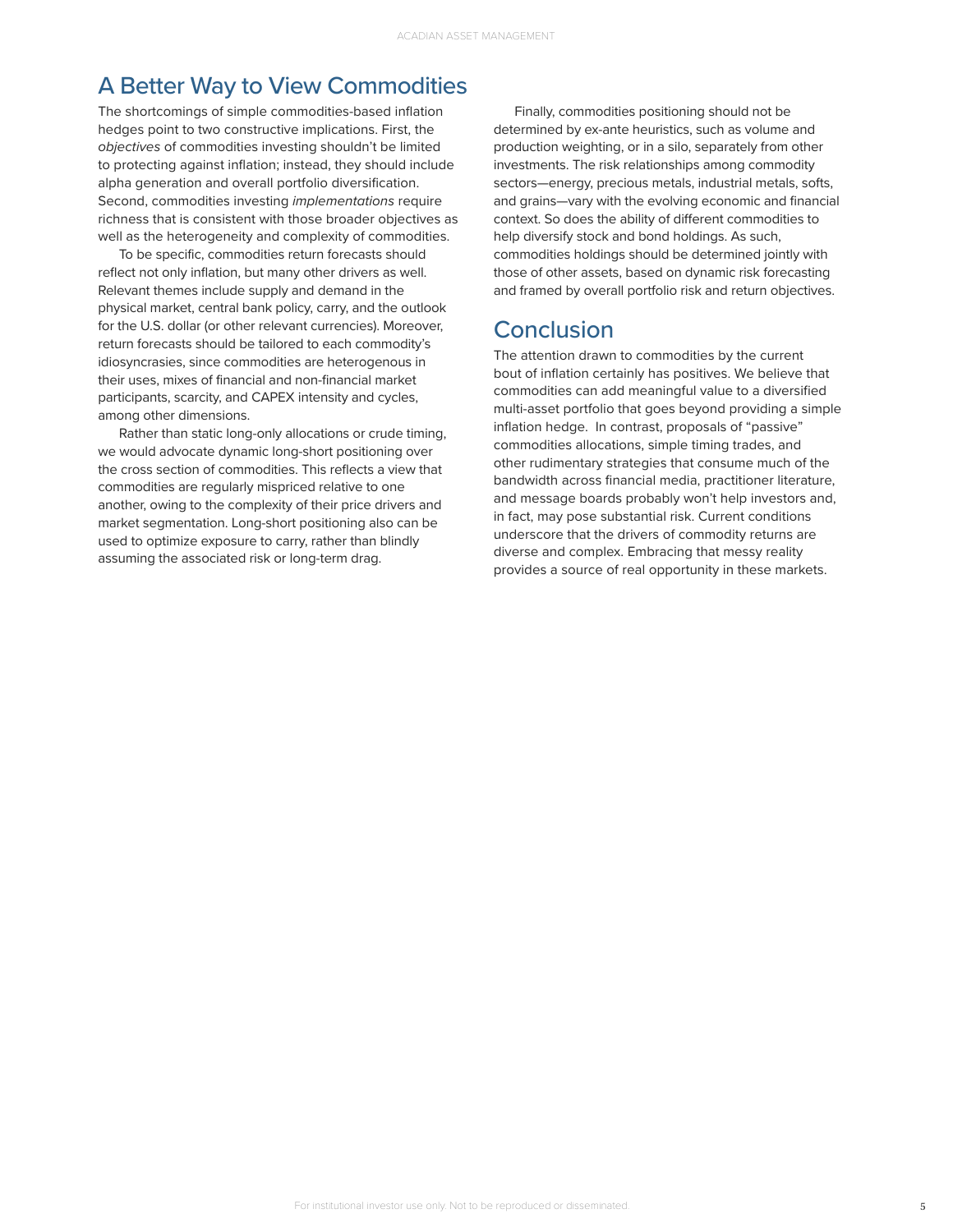### **BIOGRAPHIES**

#### Mike Ponikiewicz

VP, PORTFOLIO MANAGER, MACS



Michael joined Acadian in 2016 and is a member of the Multi-Asset Class Team. Prior to joining Acadian, he worked at Franklin Alternative Strategies Advisers, where was responsible for conducting research on multiple asset classes, focusing on commodities in all three sectors: metals, energy, and agriculture. He also used quantitative methods to analyze numerous fundamental factors and asset class behaviors. Michael previously worked at Pelagos Capital Management, conducting quantitative and fundamental research across asset classes, and served as a graduate portfolio manager and analyst for the Boston College Endowment Fund. He received an M.B.A. with a concentration in asset management from Boston College; an M.S. in finance from Boston College; and a B.S. in industrial engineering from Pennsylvania State University.

## Thomas Dobler, Ph.D.

SVP, PORTFOLIO MANAGER, MACS



Thomas joined Acadian in 2017 and is a senior Portfolio Manager on the Multi-Asset Class Strategies Team responsible for our systematic macro strategies. Thomas is also a member of the firm's Diversity & Inclusion Forum. Prior to Acadian, he was a managing director of the global market strategies group at BlackRock, which oversaw the firm's systematic macro offerings. Previously, Thomas was a portfolio manager and head of tactical trading within the hedge fund strategies group at Goldman Sachs in New York. He holds a Ph.D. in mathematics from Columbia University, an M.S. in mathematics from the University of Illinois, and a B.S. in mathematics from the University of Vienna, Austria.

SVP, DIRECTOR, CLIENT ADVISORY Seth Weingram, Ph.D.



Seth heads Acadian's Client Advisory function, working closely with the firm's Investment Team and the Global Client Group. Prior to joining Acadian in 2014, Seth was a managing director in Equity Derivatives Trading at UBS. Previously, he was a researcher at Barclays Global Investors, focusing on options and volatility. He also helped to establish and later ran Deutsche Bank's award-winning Equity Derivatives Strategy Group. Seth holds a Ph.D. in economics from Stanford University and a B.A. in economics from the University of Chicago.